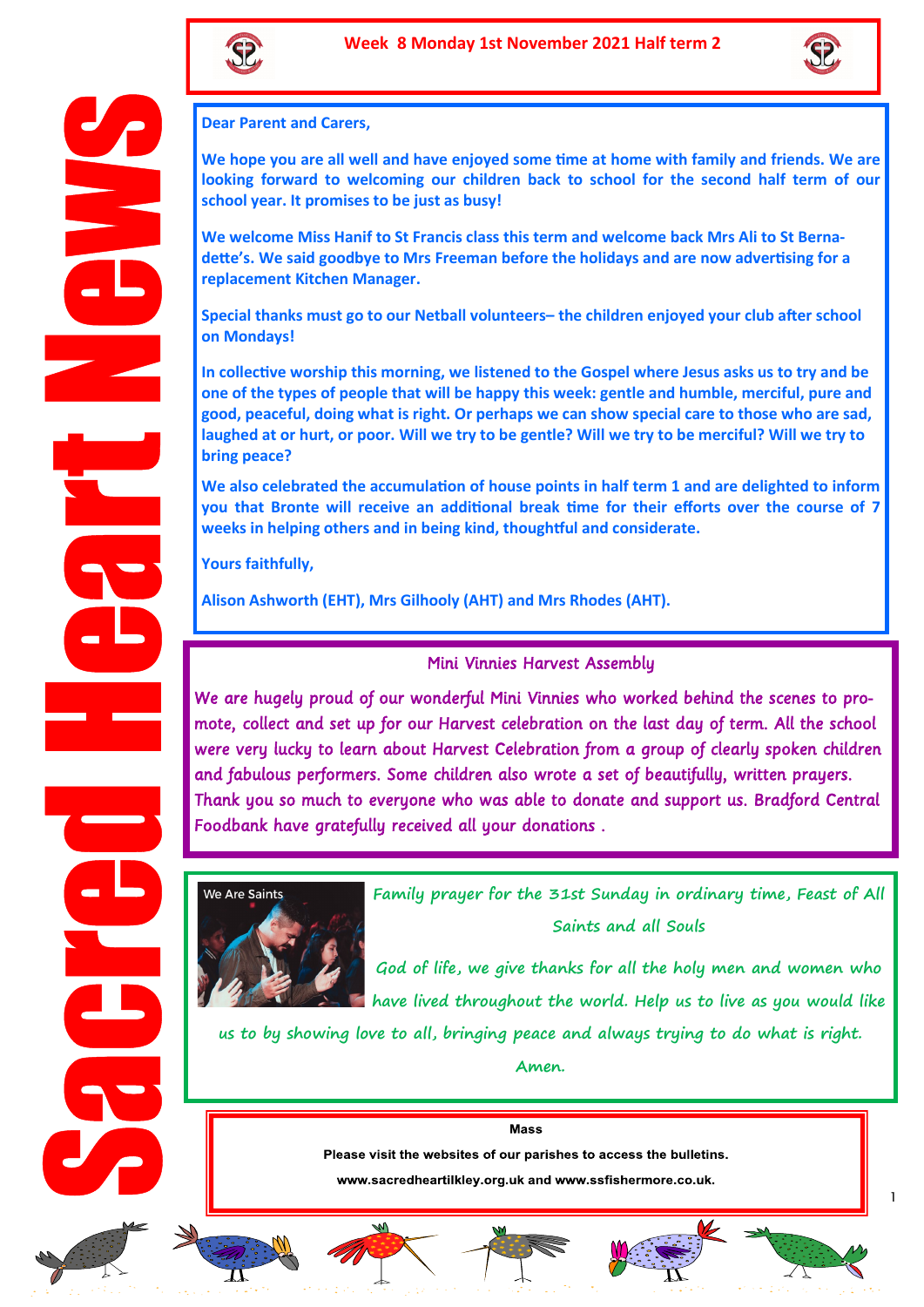## **Summer Reading Challenge**



**During this year's school summer holidays, Bradford Libraries offered families and children the opportunity to participate in the Wild World Heroes Summer Reading Challenge in partnership with the World Wildlife Fund.**

**The challenge was to read at least one book over the school holidays. The following children were recognised for their considerable effort and commitment to reading and received a medal and a certificate:**

> **George Maden Nell Maden Iris Kennedy Finnbar Kennedy Samuel Keenan Daniel Keenan Eva Joyce Leah Fleming Grace Fleming Oliver Davidson Harriet Davidson**